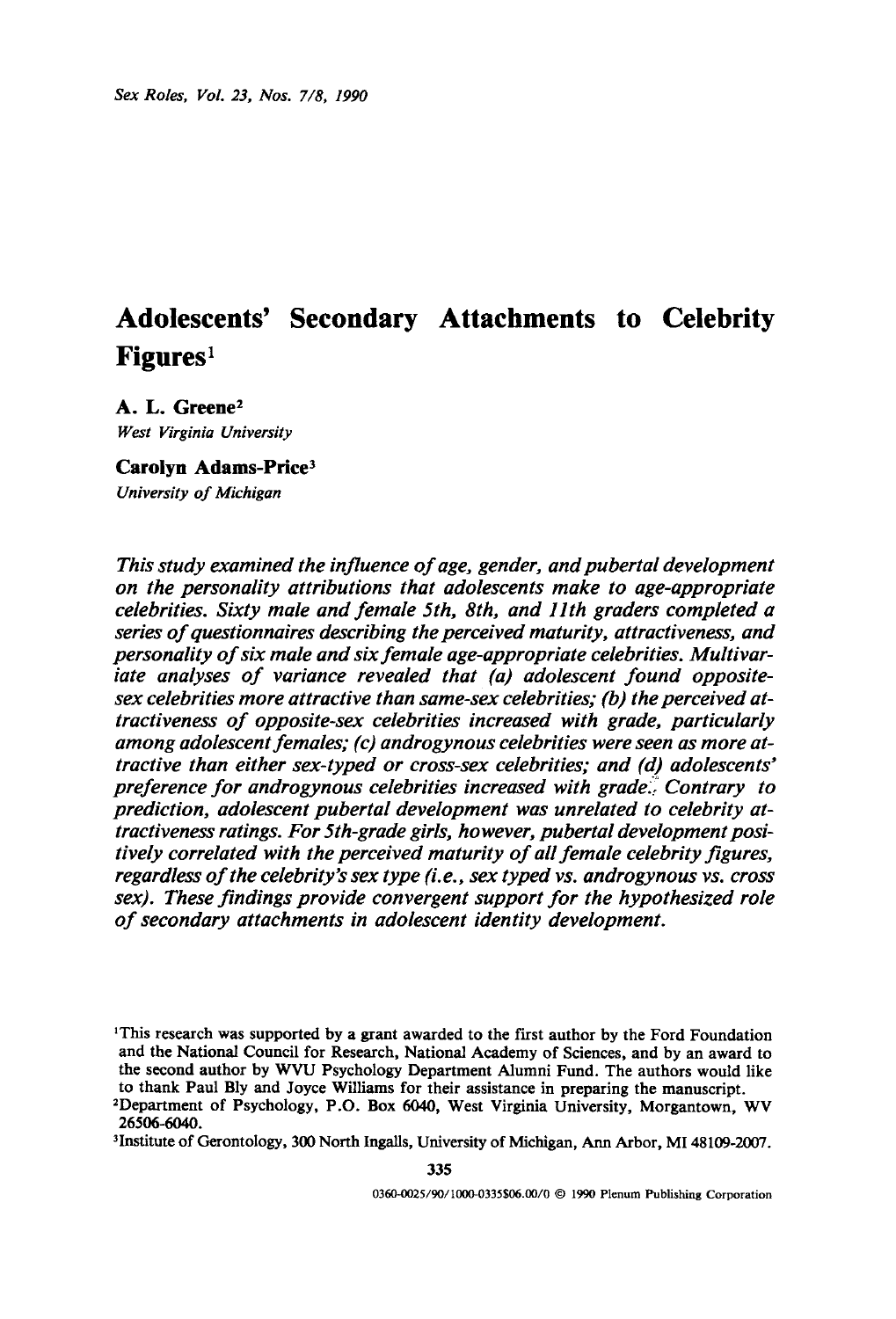A central aspect of identity development involves the adolescent's gradual disengagement from parental authority toward greater autonomy and selfdefinition. Blos (1967) describes this process as a second individuation, consisting of the "shedding of [immature] family dependencies, [and] the loosening of infantile subject ties in order to become a member of the adult world" (p. 163). Because these processes are often confusing, even contradictory for young adolescents, many turn to the peer group as a means of temporary self-definition (Blos, 1967; Erikson, 1968). Through their peers, adolescents are able to explore new social and sex role behaviors, obtain the sexual gratification precluded in family relationships, and develop the decision-making skills necessary for autonomous functioning in adulthood (Blos, 1967; Elkind, 1980; Erikson, 1968; A. Freud, 1946, 1958; Hartup, 1977). Peers thus provide an important "facilitating environment" (Winnicott, 1965) for the adolescent's transition to mature, adult identity (Erikson, 1968; Hartup, 1983; Youniss, 1980).

A similar role is thought to be served by the secondary attachment that adolescents form to popular celebrities (Davidson, 1973; Erikson, 1968; S. Freud, 1925; Muuss, 1988). Secondary attachments are defined as the fantasized relationships that adolescents project to distant figures, such as music or film celebrities. An important feature of such attachments is that the attributed qualities of the attachment object are greatly enhanced or idealized (Fromm, 1967). Within the context of identity formation, secondary attachments can be best understood as a means of affective transition from the nurturant, parental attachments of childhood to the more intimate, romantic attachments of adolescence and young adulthood (Erikson, 1968; S. Freud, 1922/1951, 1925).

Recently, Adams-Price and Greene (1990) obtained findings that provided support for this hypothesis. Sixty male and female 5th, 8th, and 1 lth graders were asked to describe a favorite celebrity and the kind of relationship that they would like to have with the celebrity. Two types of secondary attachment predominated in adolescents' responses: (a) romantic attachments or a wish to be the celebrity's romantic partner, and (b) identificatory attachments or a wish to be like or to become the celebrity. Both the type of attachment described and the characteristics attributed to the favorite celebrity, however, sharply differed by gender and age. Whereas males described identificatory attachments to a favorite male celebrity whom they perceived to be high in instrumentality (e.g., strength, aggressiveness), females described romantic attachments to a favorite male celebrity whom they perceived to be high in expressivity (e.g., warmth, nurturance). Regardless of the type of attachment described, however, 5th graders attributed greater expressivity to their favorite celebrities than did 8th or 1 lth graders.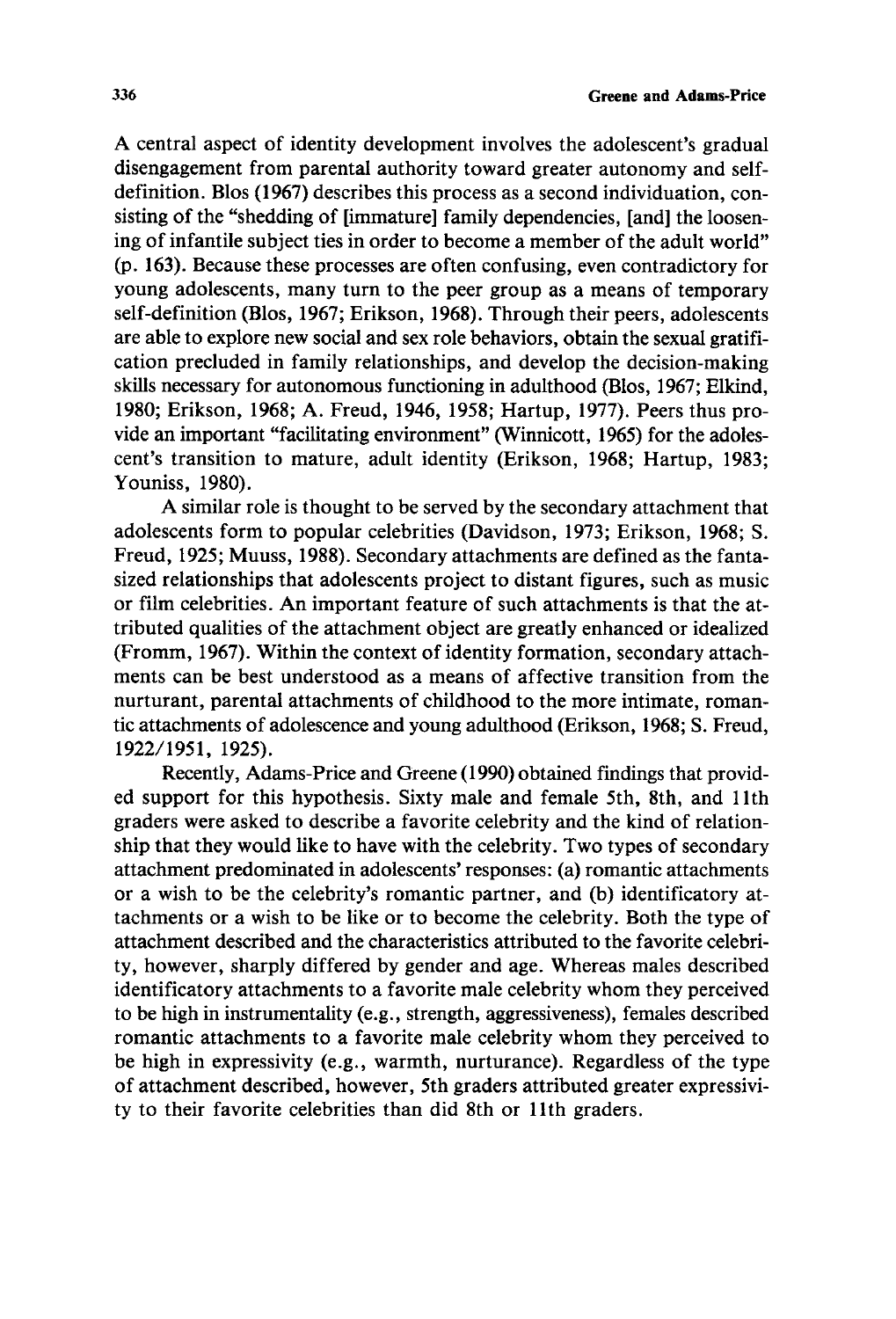In discussing their findings, Adams-Price and Greene (1990) concluded that the attributions that adolescents make to a favorite celebrity, including the type of attachment fantasized, reflect the emergent concerns that adolescents have about their own sexuality and identity. These authors also suggest that secondary attachments may be of particular salience among early adolescents whose identity has undergone change paralleling the transformations of puberty (e.g., Tobin-Richards, Boxer, & Petersen, 1982). Thus, the configuration of fantasized relationships may provide important insights regarding identity development during adolescence.

However, it remains to be determined whether the attributions that adolescents make to a favorite celebrity (the attachment object) also configure their perceptions of celebrities more generally. To the extent that secondary attachments are hypothesized to serve a transitional role in adolescent identity development (Adams-Price & Greene, 1990; Erikson, 1968; S. Freud, 1925), the previously observed patterns of attribution should generalize beyond a personal favorite.

A related question concerns the personality characteristics that adolescents attribute to celebrites and the manner in which such attributions may be differentially associated with perceptions of the celebrity's maturity and attractiveness. The importance of perceived maturity in this regard is based on the previously noted finding that male adolescents preferred identificatory attachments to male celebrities whom they also perceived to be older and higher in instrumentality than the attachment objects described by females (Adams-Price & Greene, 1990). Similarly, the perceived attractiveness of celebrities is of relevance. Attractiveness ratings, whether based on photographs of strangers or in-person contact, significantly predict personal interest and desire for romantic involvement (Brehm, 1985; Brislin & Lewis, 1968; Curran & Lippold, 1975).

To the extent that such romanticism also may reflect adolescents' personal concerns about identity and sexuality, perceived attractiveness should be highly related to the gender identity attributed to celebrity figures. For example, following the gender intensification hypothesis (Hill & Lynch, 1983; Josselson, Greenberger, & McConochie, 1977a, b), adolescents should perceive sex-typed celebrities to be more attractive than either androgynous or cross-sex-typed celebrities. However, as the psychological benefits of androgynous vs. sex-typed gender identity have been found to vary with gender (Massad, 1981; Spence & Helmreich, 1978), the above prediction should obtain only in males' perceptions of mature, sex-typed male celebrities. In contrast, female adolescents should find most attractive the celebrities whom they perceive to be androgynous, independent of the celebrity's attributed maturity.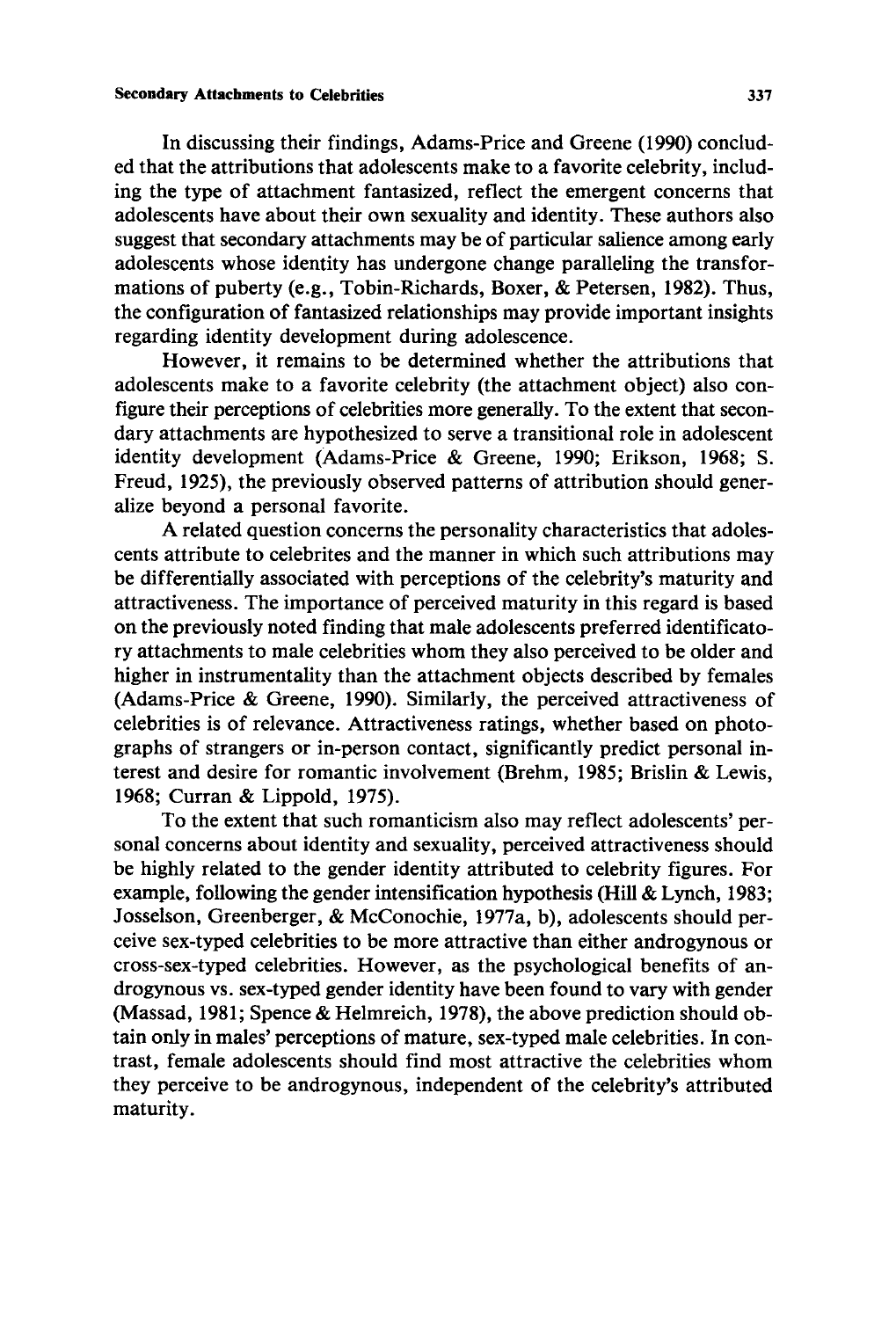Incorporating the age and gender differences reported by Adams-Price and Greene (1990), it further was predicted that (a) the perceived attractiveness of opposite-sex celebrities would increase with age, particularly among adolescent females; (b) females would perceive the androgynous male celebrity to be the most attractive; (c) males would perceive the sex-typed female celebrity to be the most attractive; and (d) the perceived attractiveness of androgynous celebrities would increase with age for both male and female adolescents. Finally, because pubertal development has been found to differentiate adolescents' self-perceptions (Tobin-Richards et al., 1982), it also was predicted that perceived maturity and attractiveness would be significantly associated among older and/more pubertally developed adolescents.

## **METHOD**

## *Sample*

Sixty early, middle, and late adolescents participated in the study: 20 fifth graders ( $X = 10.55$  years), 20 eighth graders ( $X = 13.37$  years), and 20 eleventh graders ( $X = 16.20$  years). The sample was middle class and Caucasian, and stratified to obtain equal representation of gender and grade. Participants were randomly selected from a volunteer pool of 5th-, 8th-, 1 lthgrade students at the local elementary, junior, and senior high schools. All of the students originally approached completed participation in the study and all participants were reimbursed.

#### *Instruments*

Data were obtained through a self-administered protocol that consisted of (a) black and white photographs of 12 age-appropriate celebrities; (b) corresponding sets of the Personality Attributes Questionnaire (PAQ; Spence & Helmreich, 1978); (c) the Petersen Pubertal Development Scale (PDS; Petersen, Crockett, Richards, & Boxer, 1988; Tobins-Richards et al., 1982); and (d) a brief demographic questionnaire.

*Stimulus Items.* Black and white photographs of celebrities were used as stimulus items in the present study. Twenty-four celebrities were identified through a survey of entertainment agencies regarding the figures popular among 12-20 year olds. Photographs of individual celebrities were obtained by contacting the celebrities themselves or their publicity agents. To minimize variation in lighting and background, only black and white "head" shots were used.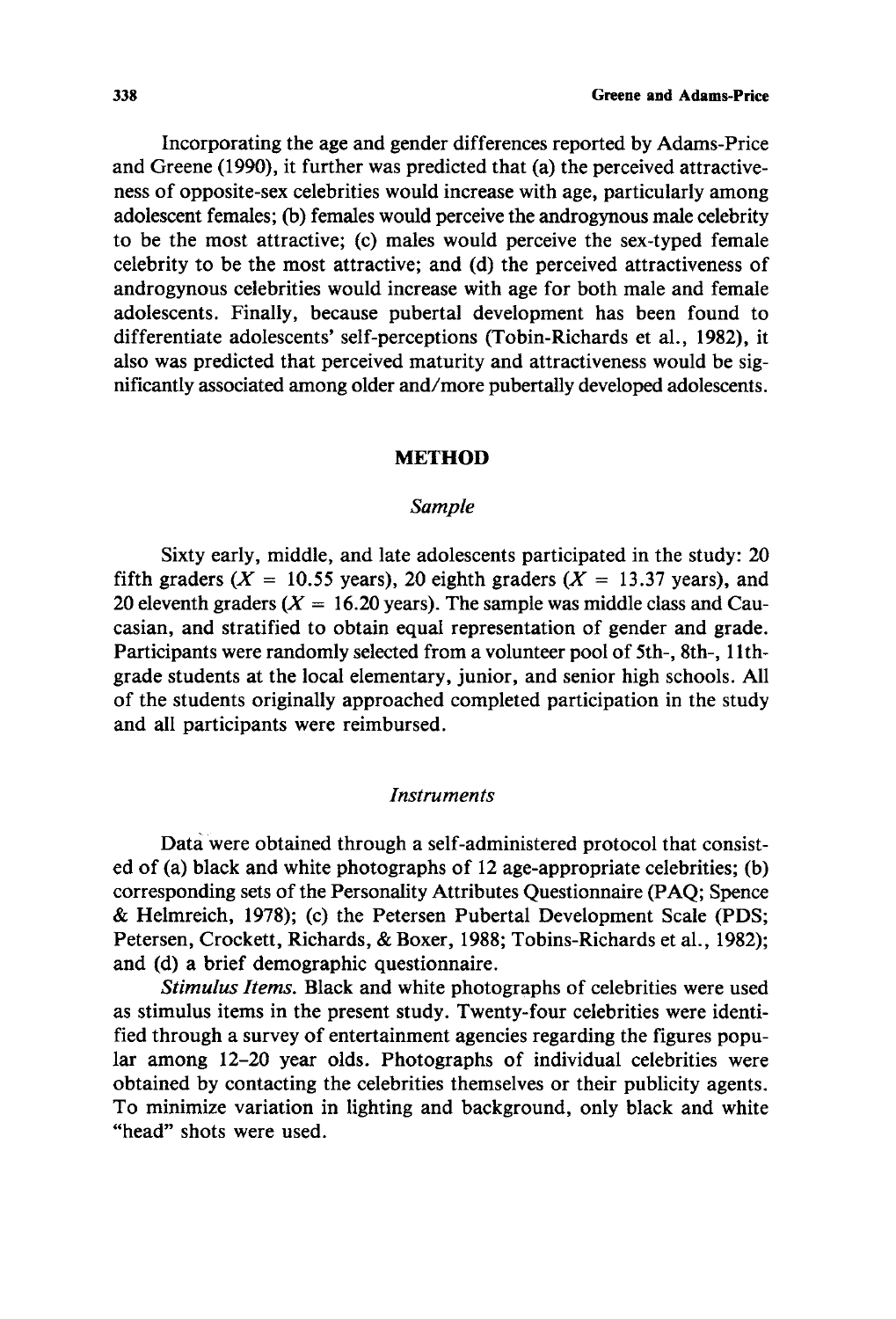## **Secondary Attachments to Celebrities 339**

Pilot testing was conducted to select a subset of photographs from the original set of 24. Sixty male and female college freshmen  $(X = 18.7 \text{ years})$ rated the photographs using the PAQ (Spence & Helmreich, 1978). Because multiple ratings of each photograph were obtained, individual "scores" on each PAQ subscale were calculated from the median of mean PAQ subscale ratings. Following the median split method (Spence & Helmreich, 1978), celebrity photographs were assigned to gender identity categories (i.e., sex typed, androgynous, undifferentiated) based on the position of their PAQ subscale scores relative to the subscale medians obtained for the set of stimulus items (i.e., "sample" means for the M, F, and MF subscales were 2.51, 3.59, and 3.01, respectively). Based on the resulting classifications, 6 male and 6 female celebrity photographs were selected.

Similar procedures were followed for reducing the set of stimulus items in the present study. That is, students rated the 12 celebrity photographs, using the PAQ (Spence & Helmreich, 1978). Celebrities than were assigned to sex-type categories following the median-split method. Since none of the celebrities was perceived to be undifferentiated (i.e., low in femininity and masculinity), an additional category, cross-sex typed, was used to classify those celebrities whose perceived sex type was gender incongruent (e.g., a "feminine" male). Based on the resulting classification, 6 celebrity photographs, which systematically covaried sex type and gender, were selected for use as stimulus items in subsequent analyses: one sex-typed male, one sextyped female, one androgynous male, one androgynous female, one crosssex-typed male, and one cross-sex-typed female.

*Personality Attributes Questionnaire.* The PAQ (Spence & Helmreich, 1978) was used to measure the gender identity attributed to each celebrity. The PAQ is a 24-item, self-administered instrument, consisting of three subscales: Masculinity (M), Femininity (F), and Masculinity/Femininity (MF). Each subscale consists of eight personality traits, presented in 5-point bipolar format (e.g.,  $1 = very passive$ ;  $5 = very active$ ). Items comprising the M subscale consist of personality attributes thought to be high in social desirability for males (e.g., independence). Items comprising the F subscale consist of personality attributes thought to be high in social desirability for females (e.g., gentle). Items comprising the MF subscale consists of personality attributes thought to vary in social desirability for either sex (e.g., cooperative-competitive).

*Petersen Pubertal Development Scale.* Adolescent pubertal development was measured using the 5-item, self-administered PDS (Petersen et ai., 1988; Tobin-Richards et al., 1982). Five dimensions of pubertal development were assessed with this task: body hair, facial hair, voice change, skin change, and growth spurt for males; body hair, breast development, menarche, skin change, and growth spurt for females. Students rated themselves on each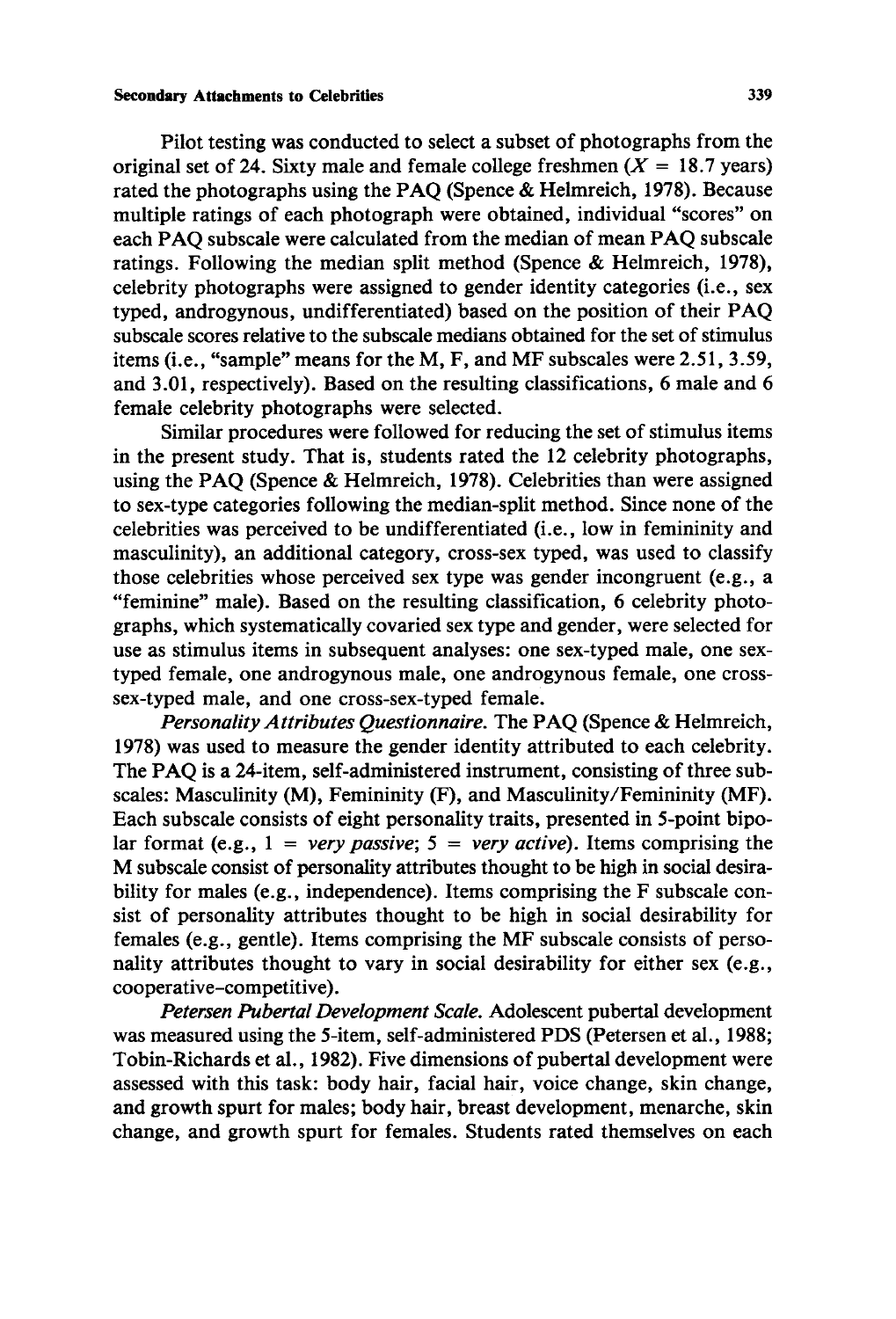dimension, using a 4-point bipolar scale (1 = *no development; 4 = development complete).* 

*Demographics.* A brief 10-item demographic questionnaire was administered to all participants to obtain background information concerning age, sex, and SES (i.e., parents' occupational status and educational achievement).

## *Procedure*

Participants were tested in small groups. Each student was given a test protocol and instructed to (a) describe each of 12 celebrities using the scales provided, (b) rate the maturity and attractiveness of each celebrity, and (c) indicate their familiarity with each celebrity. In the final portion of the test protocol, students completed the PDS and the demographic questionnaire.

#### *Measures*

*Pubertal Status.* Pubertal development scores were computed by summing across the five items of the PDS; that sum was then divided by five to retain the original (1-4) response metric. Alpha coefficients obtained for the sample indicated moderate interitem reliability  $(.63, .62,$  and  $.51$  for the 5th, 8th, and l lth graders, respectively).

*Perceived Maturity.* The perceived maturity of each celebrity was measured by two items, presented in 5-point bipolar format (1 = *seems like an adult* and  $5 =$  *seems like a child;*  $1 =$  *mature* and  $5 =$  *immature*). Because these items were highly correlated  $(r = .89)$ , maturity scores were computed as the mean of the two ratings.

*Perceived Attractiveness.* The perceived attractiveness of each celebrity was measured by student ratings on a single item presented in 5-point bipolar format  $(1 = very attractive; 5 = not attractive)$ .

*Familiarity.* Students' familarity with each celebrity was measured by a single item presented in 5-point bipolar format (1 = *definitely never seen or heard of before;*  $5 = \hbar \omega$  *have seen and heard of frequently*).

## RESULTS

Perceived maturity and attractiveness were examined in separate 2 (subject gender)  $\times$  4 (grade)  $\times$  2 (celebrity gender)  $\times$  3 (celebrity sex type) multivariate analyses of variance (MANOVAs) with repeated measures on the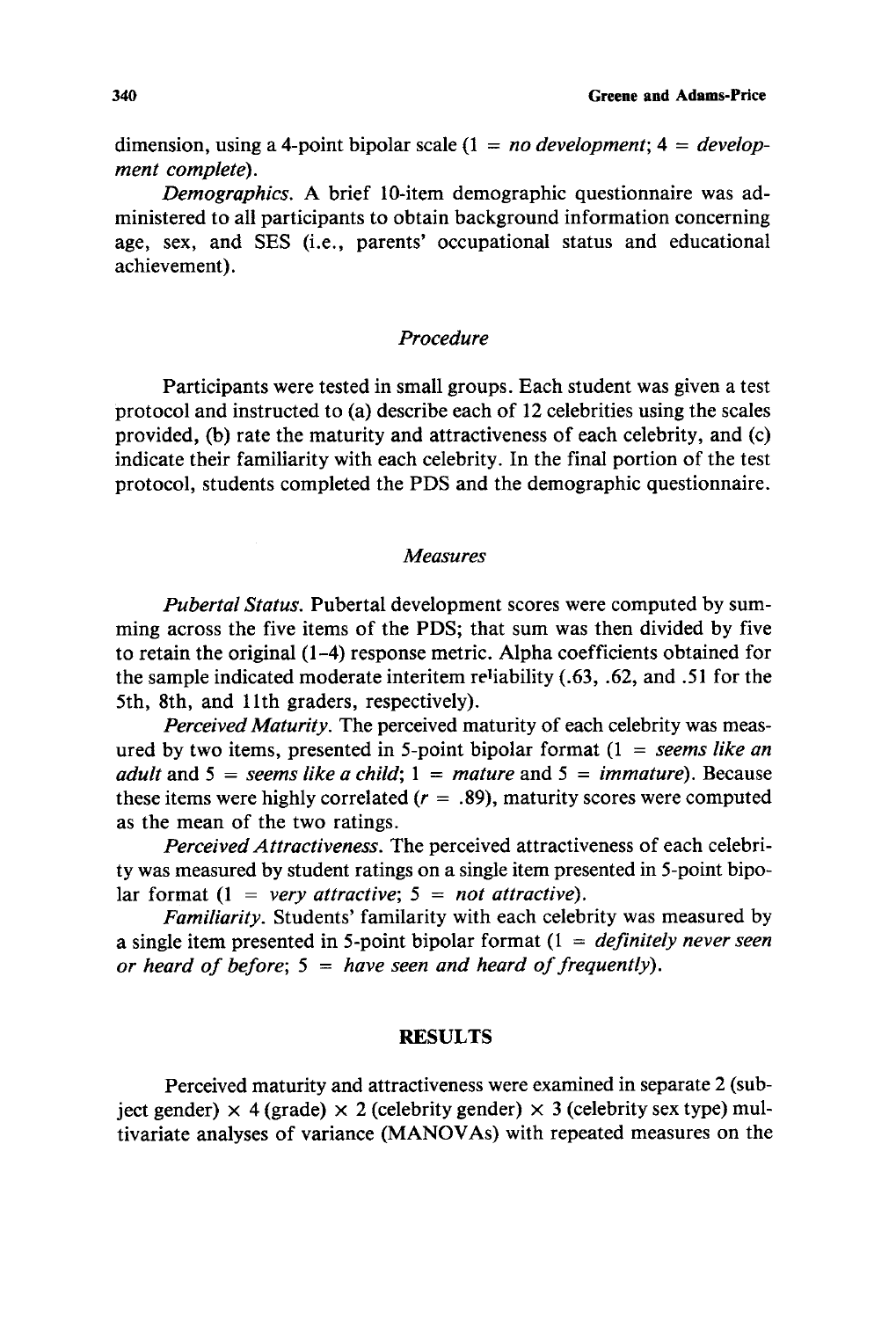last two factors. Because significant grade and gender differences were obtained in pubertal development, this variable was included as a covariate in both analyses. 4

## *Perceived Maturity*

Significant grade differences were obtained in the perceived maturity of celebrities  $[F(2, 48) = 3.56, p < .04]$ . Tukey post hoc comparisons indicated that 8th graders generally perceived celebrities to be less mature than either the 5th or 11th graders  $(1.69, 1.93, \text{ and } 1.67 \text{ for the 5th, 8th, and 11th})$ graders, respectively;  $p < .05$ ). No significant subject gender differences were obtained and the Grade  $\times$  Subject Gender interaction was not significant. Table I presents the mean scores and standard deviations obtained in separate MANOVAs of perceived maturity and attractiveness.<sup>5</sup> As indicated by the significant Subject Gender  $\times$  Celebrity Gender interaction [ $F(1, 49) = 5.38$ ,  $p < .04$ , female adolescents perceived male celebrities to be more mature than female celebrities.

Table II presents mean maturity ratings and standard deviations obtained by celebrity sex type, gender, grade, and subject gender. As shown there, a significant Celebrity Gender  $\times$  Celebrity Sex type interactions emerged  $[F(2, 98) = 5.55, p < .005]$ . Tukey post hoc comparisons indicated that although the androgynous celebrities were perceived to be equally mature, the cross-sex-typed male was perceived to be more mature than the cross-sex-typed female, and the sex-typed female was perceived to be more mature than the sex-typed male ( $p < .05$ ). The significant Grade  $\times$  Subject Sex  $\times$  Celebrity Gender  $\times$  Celebrity Sex type interaction indicated that adolescents varied widely in the maturity attributed to celebrities  $[F(4, 98)]$  $= 2.74$ ,  $p < .04$ . Among 5th-grade males, for example, the sex-typed female received the highest maturity ratings and the sex-typed male the lowest. Among 8th-grade males, however, the androgynous male celebrity received the highest maturity ratings and the cross-sex-typed female the lowest.

## *Perceived Attractiveness*

A significant Celebrity Gender  $\times$  Subject Gender interaction emerged in perceived attractiveness  $[F(1,53) = 5.90, p < .02]$ . Tukey post hoc com-

<sup>4</sup>Mauchley Sphericity tests for the equality of variance-covariance matrices across levels of **the**  between-subjects factors indicated that subsequent MANOVAs were appropriate ( $W = 0.98$ , ns, for maturity ratings and  $W = 0.95$ , ns, for attractiveness ratings; Hertzog & Rovine, 1985). 5Note that lower scores reflect greater perceived maturity and greater perceived attractiveness.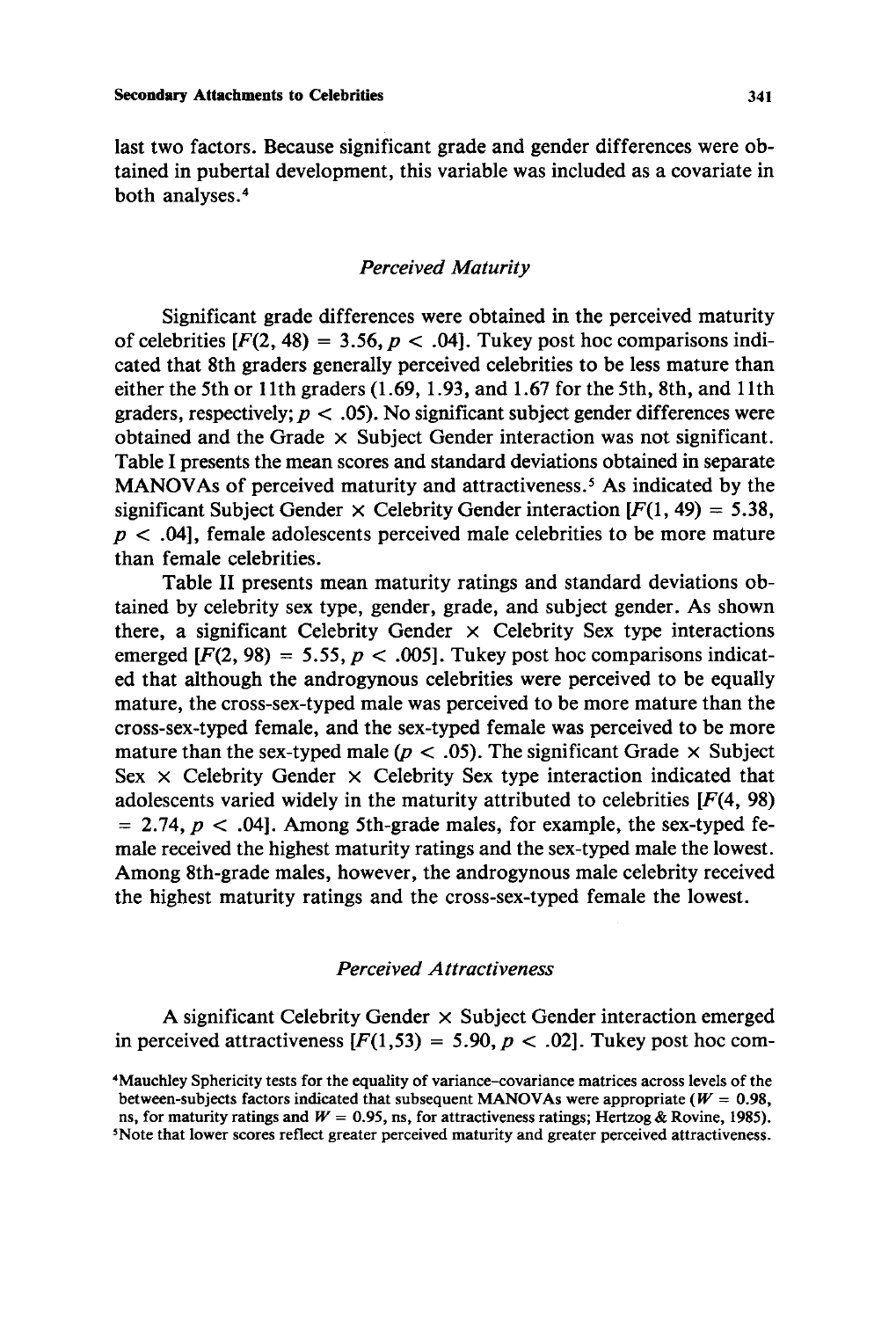|                          | Males         | Females      |
|--------------------------|---------------|--------------|
| Celebrity                | $(n = 30)$    | $(n = 30)$   |
| Perceived maturity       |               |              |
| Male stimuli             | 1.89<br>(.74) | $1.62$ (.54) |
| Female stimuli           | $1.68$ (.64)  | 1.85(67)     |
| Perceived attractiveness |               |              |
| Male stimuli             | 3.10(0.89)    | 2.52(0.74)   |
| Female stimuli           | 1.98(1.03)    | 2.19(0.89)   |

**Table** I. Mean Perceived Maturity and Attractiveness Ratings and Standard Deviations by Celebrity Gender and Subject Gender<sup>a</sup>

"Lower scores indicate greater perceived maturity and greater perceived attractiveness.

parisons indicated that students perceived opposite-sex celebrities to be more attractive than same-sex celebrities ( $p < .05$ ). Moreover, the significant Celebrity Gender  $\times$  Subject Gender  $\times$  Grade interaction [F(2, 53) = 3.84,  $p < .04$ ] indicated that the perceived attractiveness of male celebrities increased with grade for adolescent females. Finally, adolescents generally perceived female celebrities to be more attractive than male celebrities  $[F(1, 53)]$ 

|                     | Subject Grade $\times$ Gender |                     |         |                                           |         |                     |                       |  |  |
|---------------------|-------------------------------|---------------------|---------|-------------------------------------------|---------|---------------------|-----------------------|--|--|
| Celebrity           | All<br>$(N = 60)$             | Males<br>$(n = 10)$ | Females | Males<br>$(n = 10)$ $(n = 10)$ $(n = 10)$ | Females | Males<br>$(n = 10)$ | Females<br>$(n = 10)$ |  |  |
| Sex typing<br>Males |                               |                     |         |                                           |         |                     |                       |  |  |
| X                   | 2.03                          | 2.44                | 1.80    | 2.41                                      | 2.29    | 1.80                | 1.50                  |  |  |
| <b>SD</b>           | 1.10                          | 1.59                | .95     | .97                                       | 1.11    | .88                 | .75                   |  |  |
| Female              |                               |                     |         |                                           |         |                     |                       |  |  |
| $\boldsymbol{X}$    | 1.69                          | 1.19                | 1.20    | 1.77                                      | 1.93    | 2.05                | 2.00                  |  |  |
| SD                  | .88                           | .26                 | .48     | .75                                       | .93     | 1.24                | .97                   |  |  |
| Androgynous<br>Male |                               |                     |         |                                           |         |                     |                       |  |  |
| X                   | 1.64                          | 2.25                | 1.45    | 1.41                                      | 1.71    | 1.90                | 1.22                  |  |  |
| SD                  | .90                           | 1.34                | .69     | .54                                       | 1.11    | .97                 | .44                   |  |  |
| Female              |                               |                     |         |                                           |         |                     |                       |  |  |
| $\boldsymbol{X}$    | 1.66                          | 1.31                | 1.65    | 2.00                                      | 1.50    | 1.50                | 1.83                  |  |  |
| <b>SD</b>           | .93                           | .46                 | 1.20    | 1.40                                      | .65     | .53                 | .79                   |  |  |
| Cross sex<br>Male   |                               |                     |         |                                           |         |                     |                       |  |  |
| X                   | 1.56                          | 1.56                | 1.35    | 2.00                                      | 1.64    | 1.35                | 1.44                  |  |  |
| SD                  | .81                           | 1.05                | .53     | 1.10                                      | .75     | .53                 | .73                   |  |  |
| Female              |                               |                     |         |                                           |         |                     |                       |  |  |
| $\boldsymbol{X}$    | 1.93                          | 1.81                | 2.10    | 1.50                                      | 2.57    | 1.95                | 1.83                  |  |  |
| SD                  | .97                           | 1.13                | 1.20    | .84                                       | .79     | .96                 | .79                   |  |  |

**Table** 1I. Mean Perceived Maturity Scores and Standard Deviations by Celebrity Sex Type, Celebrity Gender, Subject Grade, and Subject Gender"

"Lower scores represent greater perceived maturity.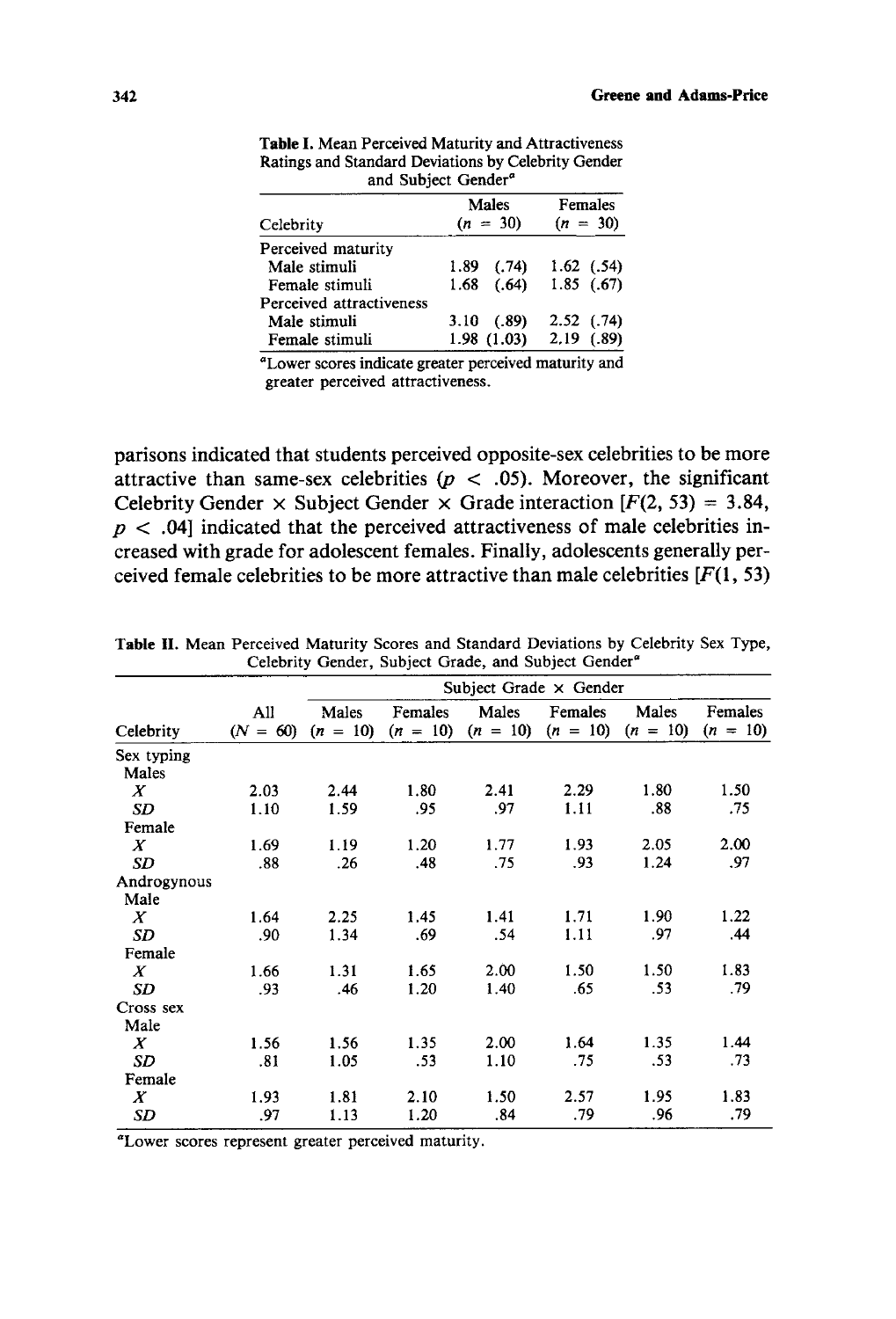

**Fig. 1. Celebrity Sex Type x Subject Grade x Subject Gender interaction in perceived attractiveness.** 

**= 18.84, p < .001]. No significant grade or subject gender differences in**  perceived attractiveness were obtained, however, nor did the Grade  $\times$  Sub**ject Sex interaction obtain significance.** 

As shown in Fig. 1, a significant Grade  $\times$  Subject Gender  $\times$  Celebrity Sex type interaction emerged  $[F(4, 106) = 3.41, p < .02]$ . Tukey post hoc **comparisons indicated that 1 lth-grade females perceived sex-typed celebrities to be most attractive and 5th-grade females perceived cross-sex typed**  celebrities to be least attractive  $(p < .05)$ . As also shown in Fig. 1, the per**ceived attractiveness of androgynous celebrities increased with grade [F(2,**  53) = 3.60,  $p < .04$ . Finally, significant main effects of celebrity sex type in perceived attractiveness were obtained  $[F(2, 106) = 34.54, p < .001]$ . **Tukey post hoc comparisons indicated that adolescents perceived androgynous and sex-typed celebrities to be more attractive than cross-sex-typed celebrities (2.01, 2.23, and 3.12 for the androgynous, sex-typed, and crosssex-typed celebrities, respectively; p < .05).** 

## *Pubertal Development Effects*

**As predicted, MANOVAs indicated significant effects of the covari**ate, pubertal development, on perceived maturity  $[F(1, 48) = 5.49, p < .04]$ .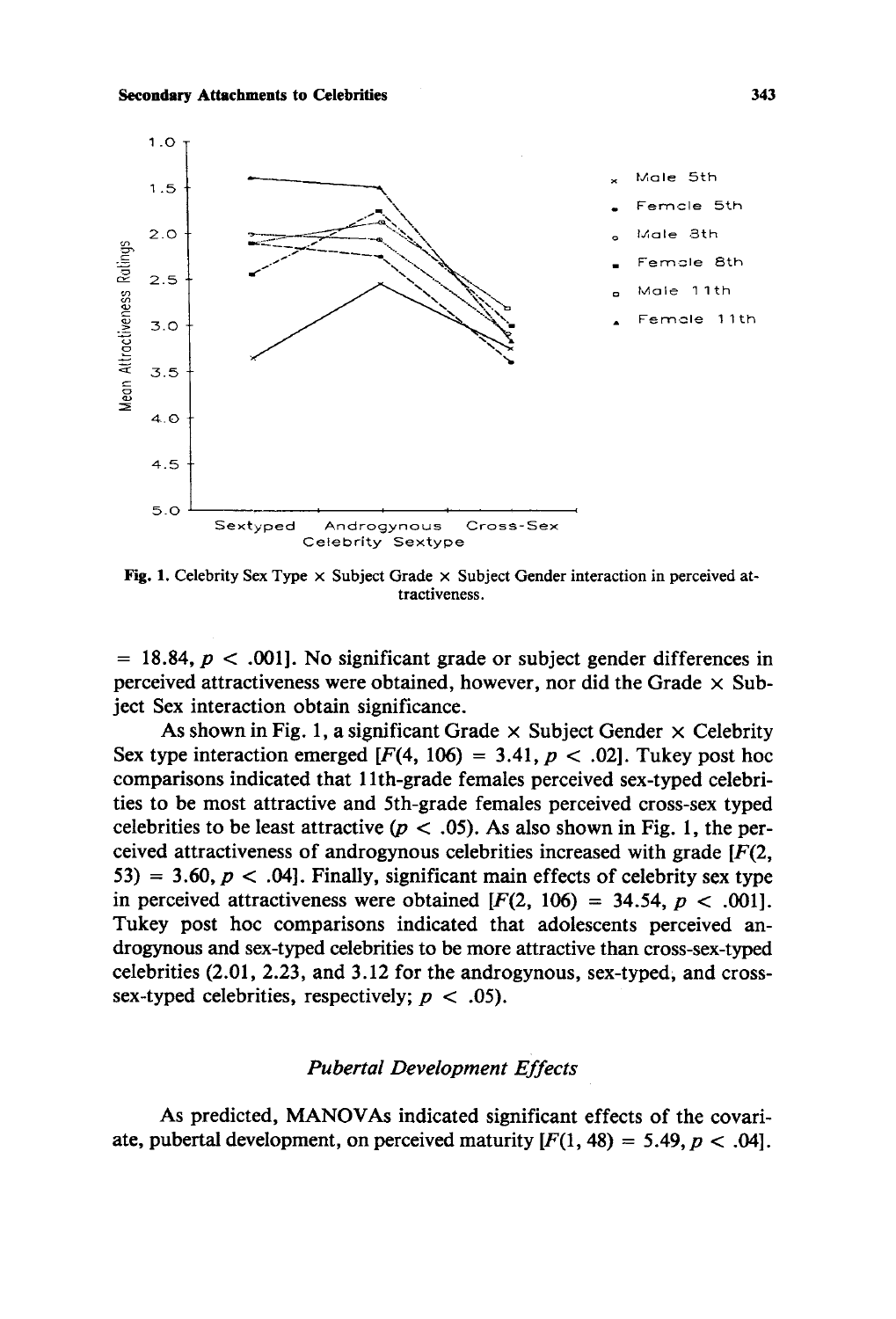Tukey post hoc comparisons indicated that adolescents who were more pubertally advanced also attributed greater maturity to celebrity figures ( $p < .05$ ). Contrary to predictions, however, pubertal development was unrelated to perceived attractiveness.

## DISCUSSION

The present findings provide convergent support for and extension of the notion of secondary attachments (Adams-Price & Greene, 1990). Asked to rate the attractiveness of "age-appropriate" celebrities, adolescents overwhelmingly preferred opposite- to same-sex objects; a preference that, among adolescent females, significantly increased with age. Although the perceived attractiveness of androgynous celebrities increased with age, the most positive attractiveness scores were generated by adolescent females for male and female sex-type celebrities.

These findings indicate that the attributions that adolescents make to a favorite celebrity also configure their perceptions of, and preferences for, celebrity figures more generally. That males and females both preferred androgynous celebrities is congruent with the previous finding that both sexes described secondary attachments to celebrities whom they perceived to be high in agency as well as high in expressivity (Adams-Price & Greene, 1990). Gender differences in the characteristics attributed to a favorite celebrity were frequently a matter of degree (e.g., while female celebrities were significantly higher in perceived expressivity than in perceived agency, their PAQ Femininity and Masculinity subscale scores were both above the corresponding "sample" medians). Thus, young adolescents' affective needs for objects of identification, which in turn, may stimulate the attribution of particularly personality characteristics to a favorite celebrity (e.g., instrumentality or agency), also may inform the preferences that adolescents make among an array of age-appropriate celebrities. It is important to note that attractiveness ratings were unrelated to familarity with the celebrities rated. Thus, the differential attractiveness of certain celebrities (with certain attributed personality characteristics) to certain adolescents transcends the familiarity hypothesis common in the literature on interpersonal attraction (Saegert, Swap, & Zagonc, 1973).

Based on the preference for opposite- rather than same-sex celebrities obtained in the present study, one may speculate that secondary attachment to a favorite celebrity provides adolescents opportunities for experimentation with the more sexual aspects of self-identity, at a safe remove from immediate consequence. That is, through fantasized romance with distant, presumably expressive and implicitly *accepting,* objects of identification, adolescents can explore preferences in the (hypothesized) other's personality and behavior. Such experimentation may later inform, at least initially, the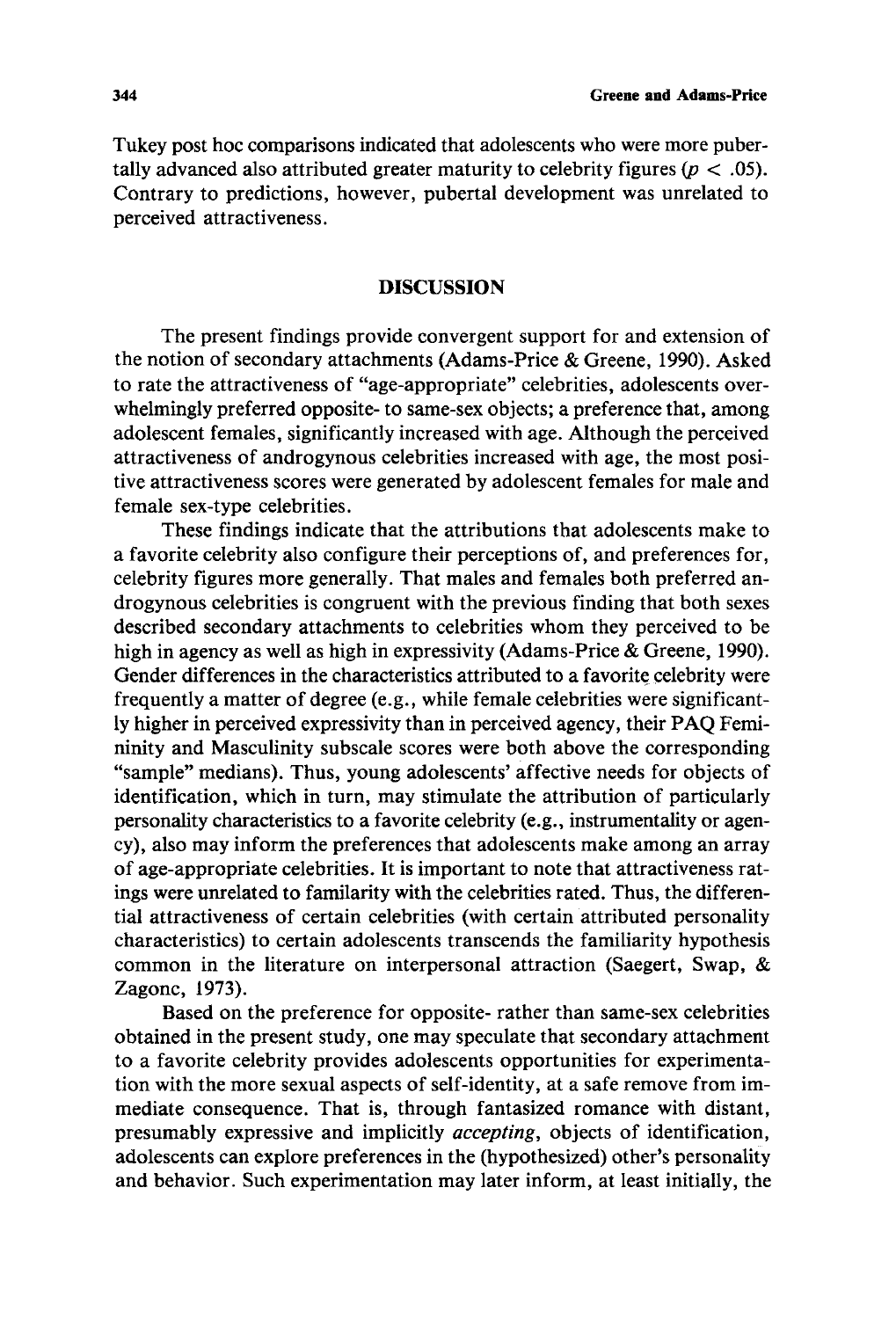adolescent's expectancies of, and attachment to, more proximal objects such as peers. Both the earlier preference of females for romantic attachments to male celebrities, obtained in the previous study, and the greater preference of female adolescents for opposite-sex celebrities, obtained in this study, are congruent with this interpretation.

Although previous research has demonstrated the effects of pubertal timing on others' perception of the developing adolescent (Jones, 1957, 1965; Livson~ & Peskin, 1980; Steinberg, 1981); the corresponding impact of pubertal timing on the adolescent's perceptions of others has yet to be examined. These findings indicate, at least preliminarily, that early developing adolescent females may have greater affective need of attachment or identification objects in negotiating puberty, as compared to their on-time, same-sex peers (for a related discussion, see Petersen & Spiga, 1982; Petersen & Taylor, 1980; Simmons & Blythe, 1987; Tobin-Richards et al., 1982). This interpretation is congruent with adolescent females' earlier and greater facility with intimate relationships, as compared to adolescent males (Fischer, 1981).

In contrast to predictions derived from a gender intensification hypothesis, adolescents in this study overwhelmingly preferred androgynous celebrities. Only in females' ratings of sex-typed celebrities did the gender intensification hypothesis receive support. That support was qualified, however, by the observation that perceived attractiveness of androgynyous celebrities increased significantly with age. In interpreting these data, one cannot overlook the broader cultural context in which these adolescents have "come of age." Recent surveys indicate that profound changes have occurred in the gender boundaries and role expectancies of contemporary males and females (Roper & LaBeff, 1977; Veroff, Depner, Kulka, & Douvan, 1980). Thus, the preference for androgynous as opposed to sex-typed celebrities, may reflect the gradual instantiation of changing cultural norms rather than the intensification of sex role socialization following pubertal onset, per se (e.g., Hill & Lynch, 1983).

The present findings provide support for the notion of secondary attachments as an affective transition experience in the process of identity development for young adolescents. While informative, these findings have yet to address the romantic attachments that adolescents form to peers, however. Future studies would do well to examine those aspects of selection, personality attribution, and preference that characterize the adolescent's first experience of proximal, romantic attachment.

#### REFERENCES

Adams-Price, C., & Greene, A. L. (1990). Secondary attachments and self concept during adolescence. *Sex Roles, 22,* 187-198.

Blos, P. (1967). The second individuation process of adolescence. *Psychoanalytic Study of the Child, 22,* 162-186.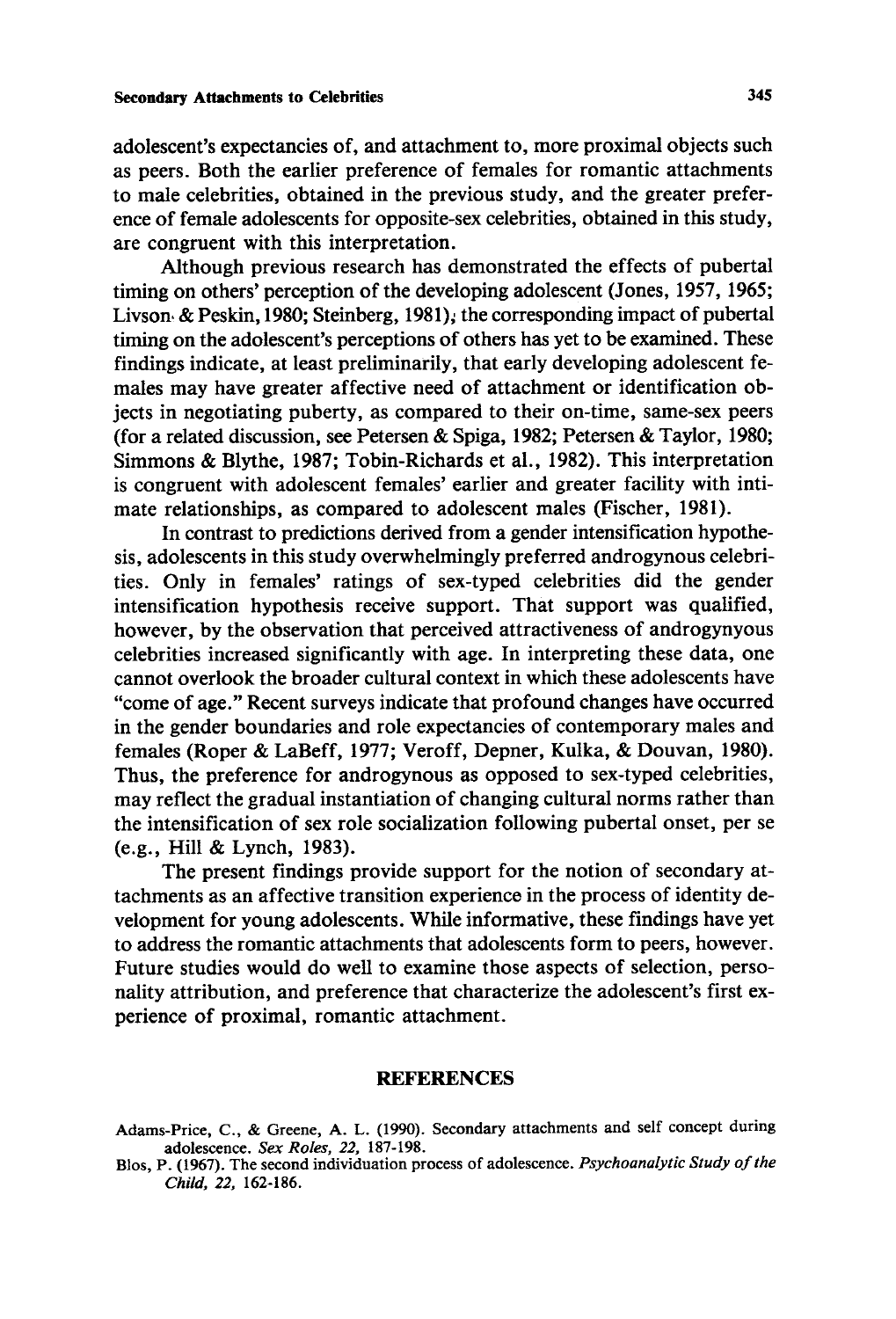- Blos, P. (1979). *The adolescent passage: Developmental issues.* New York: International Universities Press.
- Brehm, S. S. (1985). *Intimate relationships.* New York: Random House.
- Brislin, R. W., & Lewis, S. A. (1968). Dating and physical attractiveness: Replication. *Psychological Reports, 22,* 976.
- Curran, J. P., & Lippold, S. (1975). The effects of physical attraction and attitude similarity on attraction in dating dyads. *Journal of Personality, 43,* 528-539.
- Davidson, S. (1973). Feeding on dreams in a bubble gum culture. *Atlantic Monthly, 232,* 62-66.
- Elkind, D. (1980). Strategic interactions in early adolescence. In J. Adelson fEd.), *Handbook of adolescent psychology.* New York: Wiley.
- Erikson, E. (1968). *Identity: Youth and crisis.* New York: Norton.
- Fischer, J. L. (1981). Transitions in relationship style from adolescence to young adulthood. *Journal of Youth and Adolescence, 10,* 11-14.
- Freud, A. (1946). *The ego and the mechanisms of defense.* New York: International Universities Press.
- Freud, A. (1958). Adolescence. *Psychoanalytic Study of the Child, 13,* 255-178.
- Freud, S. (1922/1951). *Group psychology and the analysis of the ego.* New York: Liveright.
- Freud, S. (1925). Three contributions to the sexual theory. *Nervous and Mental Disease Monograph Series.* No. 7. New York: Nervous and Mental Disease Publishing.
- Fromm, A. (1967). *Ability to love.* New York: Farrar, Stress, & Giroux.
- Hartup, W. W. (1977). Adolescent peer relations: A look to the future. In J. Hill & F. Monks (Eds.), *Adolescence and youth in prospect.* Guilford, England: IPC Press.
- Hartup, W. W. (1983). Peer relations. In E. M. Hetherington fEd.), *Handbook of child psychology, vok 4: Socialization, personality and social development* (pp. 103-196). New York: Wiley.
- Hertzog, C., & Rovine, M. (1985). Repeated-measures analysis of variance in developmental research: Selected issues. *Child Development, 56,* 787-809.
- Hill, J., & Lynch, M. (1983). The intensification of gender-related role expectations during early adolescence. In J. Brooks-Gunn & A. C. Petersen (Eds.), *Girls atpuberty.* New York: Plenum Press.
- Hill, J., & Steinberg, L. D. (1976). *The development of autonomy during adolescence.* Paper presented at the Symposium on Research on Youth Problems Today, Fundacion Faustino Orbegoza Eizaguirre, Madrid, 1976.
- Jones, M. C. (1957). The later careers of boys who were early- or late maturing. *Child Development, 28,* 113-128.
- Jones, M. C. (1965). Psychological correlates of somatic development. *Child Development, 36,*  899-911.
- Josselson, R., Greenberger, E., & McConochie, D. (1977a). Phenomenological aspects of psychosocial maturity in adolescence. Part I: Boys. *Journal of Yough and Adolescence, 6,*  25-56.
- Josselson, R., Greenberger, E., & McConochie, D. (1977b). Phenomenological aspects of psychosocial maturity in adolescence. Part II; Girls. *Journal of Youth and Adolescence,*  6, 146-167.
- Livson, N., & Peskin, H. (1980). Perspectives on adolescence from longitudinal research. In J. Adelson (Ed.), *Handbook of adolescent psychology*. New York; Wiley.
- Massad, C. (1981). Sex role identity and adjustment during adolescence. *Child Development, 52,* 1290-1298.
- Muuss, R. E. (1988). *Theories of adolescence*. New York: Random House.
- Petersen, A. C., & Spiga, R. (1982). Adolescence and stress. In L. Goldberger & S. Breznitz (Eds.), *Handbook of stress: Theoretical and clinical aspects.* New York: Free Press.
- Petersen, A. C., & Taylor, B. (1980). The biological approach to adolescence: Biological change and psychological adaptation. In J. Adelson fed.), *Handbook of adolescent psychology.* New York: Wiley.
- Peterson, A. C., Crockett, L., Richards, M., & Boxer, A. M. (1988). A self-report measure of pubertal status: Reliability, validity and initial norms. *Journal of Youth and Adolescence, 17,* 117-133.